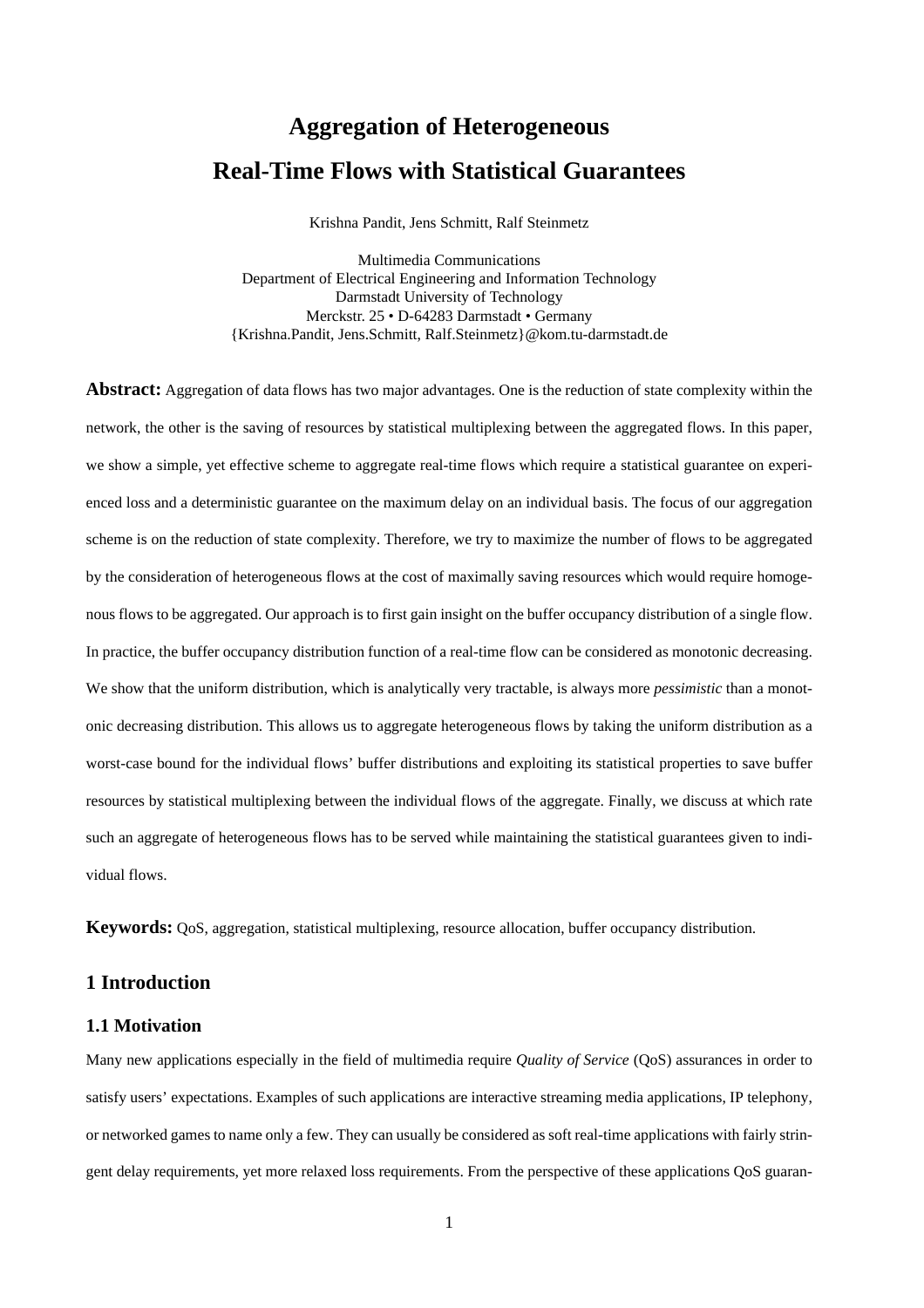tees provided on a per-flow basis are extremely desirable. On the other hand, from the network's perspective, the currently broadly accepted general wisdom is that per-flow traffic management does not scale up to the dimensions required in backbone networks of large-scale internetworks as the Internet. A straightforward solution to this dilemma is to *aggregate* flows within the network in a controlled fashion such that the individual guarantees can still be met, which allows to keep state information within the backbone only for the aggregates. In the case of statistically guaranteed QoS, which for many of the above mentioned applications and many usage contexts is sufficient, there is a further incentive to aggregate flows due to the potential to save resources by statistically multiplexing the individual flows.

It is important to note here the difference between *aggregation* and *multiplexing*. By aggregation we denote the grouping of flows over a sub-network in which only aggregates can be handled. By multiplexing the local aspect of sending several flows over one outgoing link is generally described. Thus, aggregation can be considered as multiplexing over a link, which represents an aggregate's path over the subnetwork, and which can be dimensioned dynamically. Seemingly insignificant, the difference between multiplexing and aggregation expresses itself in the different goals they induce: while multiplexing only targets the efficient use of resources on a link, aggregation has as an additional goal to reduce the number of aggregates in order to improve on the sub-networks' scalability. As we will see, these two goals of aggregation need to be traded off against each other. In particular, many good multiplexing schemes only consider homogeneous flows (with respect to delay, loss, and bandwidth requirements) since this restriction allows for more efficient resource usage. Yet, from an aggregation perspective this may be prohibitive due to restrictions on the number of aggregates that can be supported by a sub-network. Thus our first-order goal is to reduce the number of aggregates by allowing the aggregation of *heterogeneous* flows and only as a second-order goal do we try to save resources for the aggregate.

While there is a lot of basic work on controlled multiplexing to achieve statistical QoS guarantees for individual flows (which is discussed as related work in the next section), there is only little work on how to aggregate statistically guaranteed flows [1]. In particular, [1] focused on a class-based form of aggregation which still required the subnetwork to react to each individual flow request. In our work, we rather extend the topological aggregation scheme investigated for deterministic services in [2]. This scheme is based on aggregation between flows sharing the same ingress and egress nodes for traversal over the sub-network.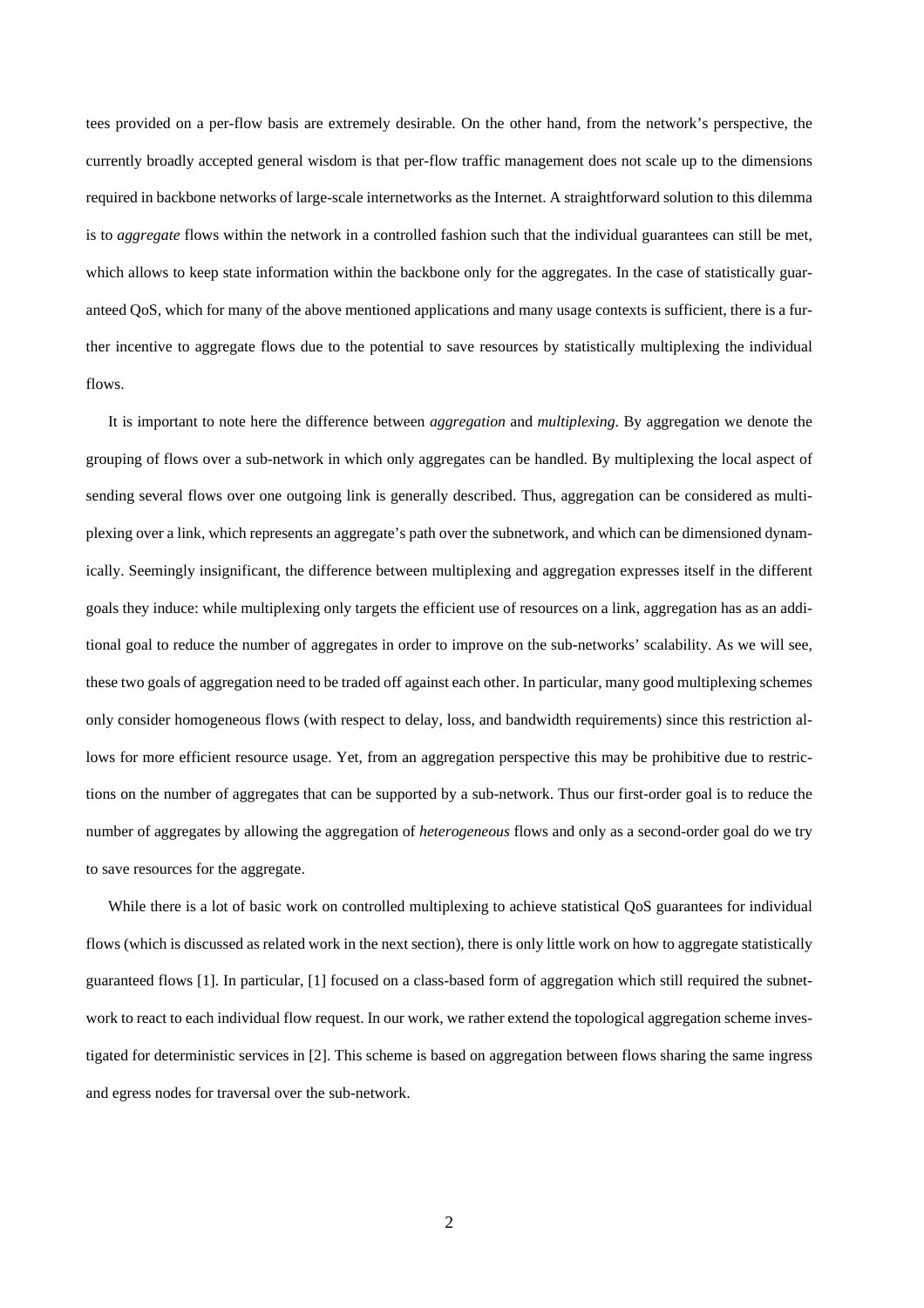#### **1.2 Related Work**

Knightly and Shroff [3] give a very good and comprehensive overview and evaluation of different admission control methods for statistical QoS provision. In the following, we briefly review the most important schemes following their classification:

**Average / peak rate combinatorics:** In these models ([4], [5]) a source is described as an on/off source. In [5], the admission control is done by computing the distribution of the aggregate arrivals at a bufferless multiplexer, in [4] by computing the probability for a delay-bound violation for an EDF (Earliest Deadline First) scheduler.

**Additive effective bandwidths**: Another way to conduct statistical multiplexing ([6], [7], [8], [9]) is to assign each flow a bandwidth between its average rate and its peak rate. This is referred to as *effective bandwidth* and is a function of the required loss probability and the particular flow's statistical properties (e.g., autocorrelation function, or peak and average rate together with mean burst duration).

**Engineering the loss curve:** The *loss curve* is the relationship between loss probability and buffer size. In this approach finding a model for this relationship that best resembles experimental results is targeted. In [10], the loss curve is modelled as  $P(S > z) \approx e^{-Kz}$  for large buffer sizes and with the histogram model from [11] for small buffer sizes. This is referred to as *hybrid scheme*.

**Maximum variance (MV) approaches:** MV approaches [12] are based on the observation that aggregate arrivals at a node are Gaussian. This is a reasonable assumption if the number of flows to be aggregated is large.

[3] evaluates the most prominent schemes with a collection of MPEG traces from [13] and Markov modulated on/off sources. Only strictly homogenous sources are evaluated here, which is typical for such a study.

#### **1.3 Outline**

In the next section, we investigate the buffer occupancy distribution function for regulated real-time flows. We argue that their density is typically monotonic decreasing by showing empirically that for realistically shaped traffic sources with a stringent delay constraint the buffer histogram in a simple single-server queuing system exhibits the corresponding shape. Motivated by this observation, we then propose in [Section 3](#page-6-0) the uniform distribution as a worst-case buffer occupancy distribution and then show that it really can be considered as a worst-case distribution for monotonic decreasing density functions. In [Section 4](#page-8-0) this result is then exploited in order to dimension the shared buffer of an aggregate of heterogeneous flows via a Chernoff bound on the individual flow's buffer occupancy distribution. While this allows to reduce the buffer requirements for the aggregate flow (apart from our first-level goal of reducing the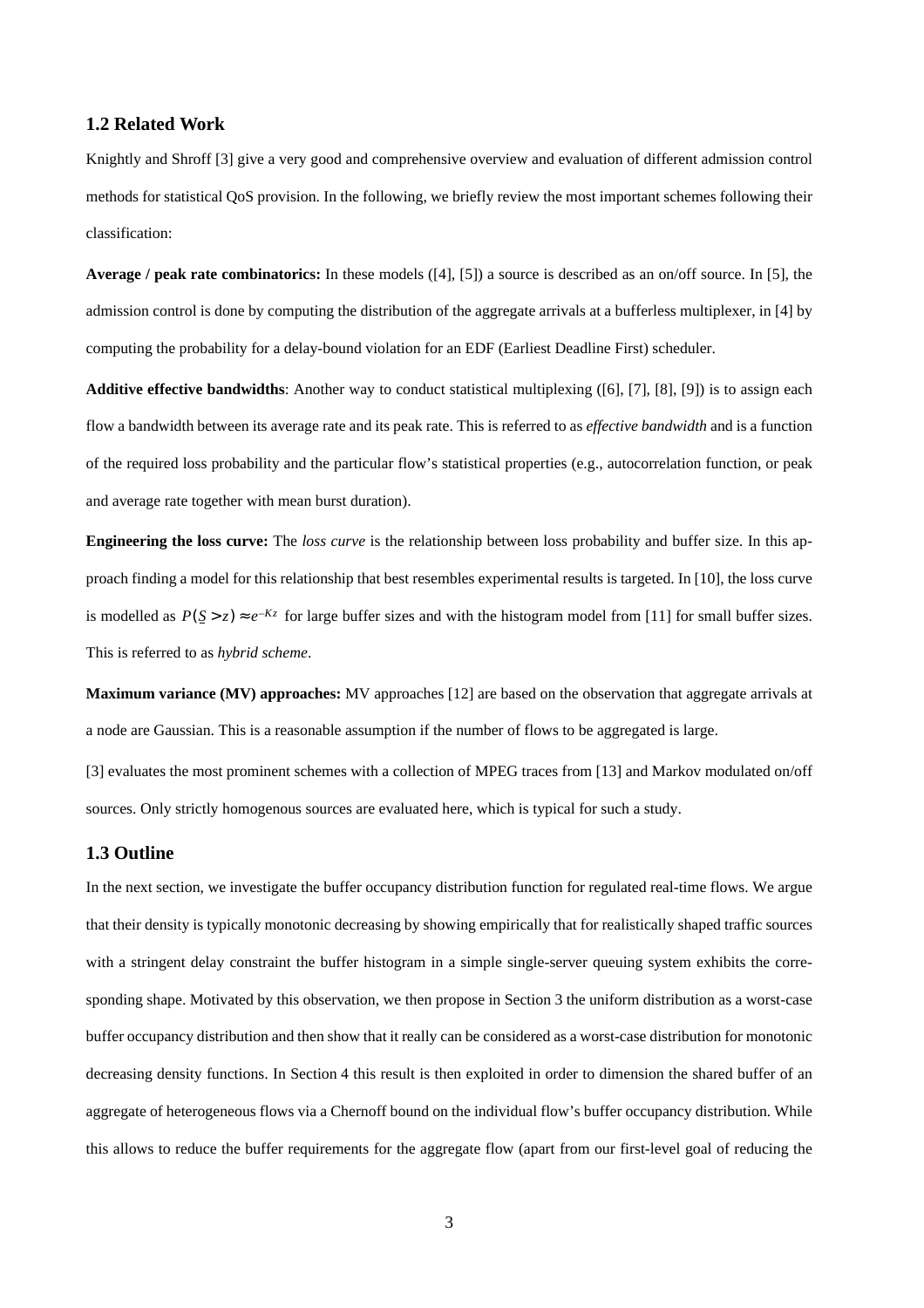state complexity within the sub-network / backbone), we also briefly discuss in [Section 5](#page-10-0) how this can also lead to a reduction of the rate for the aggregate. S[ection 6 th](#page-10-0)en concludes our work and outlines areas of future research.

#### **2 The Buffer Occupancy Distribution for a Single Flow**

Our method is to determine the buffer distribution function for a single flow and infer from it the behaviour of a shared buffer for an aggregate. The buffer occupancy of a single flow depends on the properties of the source and the server.

As mentioned above, our main goal is to provide a method which allows to aggregate as many flows as possible. Of course, the more different the flows are allowed to be, the more of them can be aggregated. A flow is characterized by its average rate, buffer space, delay and loss rate. We only require the maximum delay and the packet loss to be approximately similar. This is a fuzzy requirement which emerges since, after the aggregation, all flows are treated the same. In order to avoid uncontrolled QoS violations, we have to assign each flow the tightest delay and smallest loss rate that appear among all flows that are to be aggregated. Ultimately, it comes down to an optimization problem, how many aggregates are required given a set of flows with individual parameters. While this is an interesting issue, it is not subject of this paper, but we deal with the preceding step of how to dimension the resource allocation for an aggregate here.

In order to aggregate heterogeneous flows, we need a description of a single flow that behaves worse than each one of the flows being aggregated. We refer to this as worst-case distribution. It is our strong belief that for realistic delay constrained and regulated flows the buffer occupancy distribution is monotonic decreasing which makes the uniform distribution appropriate for this purpose as we will show in the next section. To make our point, we empirically show that the buffer occupancy distribution of a flow with the following properties is monotonic decreasing:

- 1. It is *(B,r)* constrained.
- 2. The server rate is constant and higher than the average arrival rate.
- 3. It has a fixed delay requirement.
- 4. A packet that is dropped is not re-sent.

A typical example of a flow with these properties is a real-time MPEG flow. We exemplarily show such a buffer occupancy. From the collection in [13] the movie trace *term\_.IPB* is taken, which was encoded using the UC Berkeley MPEG-1 encoder [14]. The trace is given in the form of a list of *40.000* frame sizes *ai* . The largest frame size is *9.9 Kbyte*. The next step is to fit a *(B,r)* token bucket on it so that no data is lost. The average frame size *E{ai }* is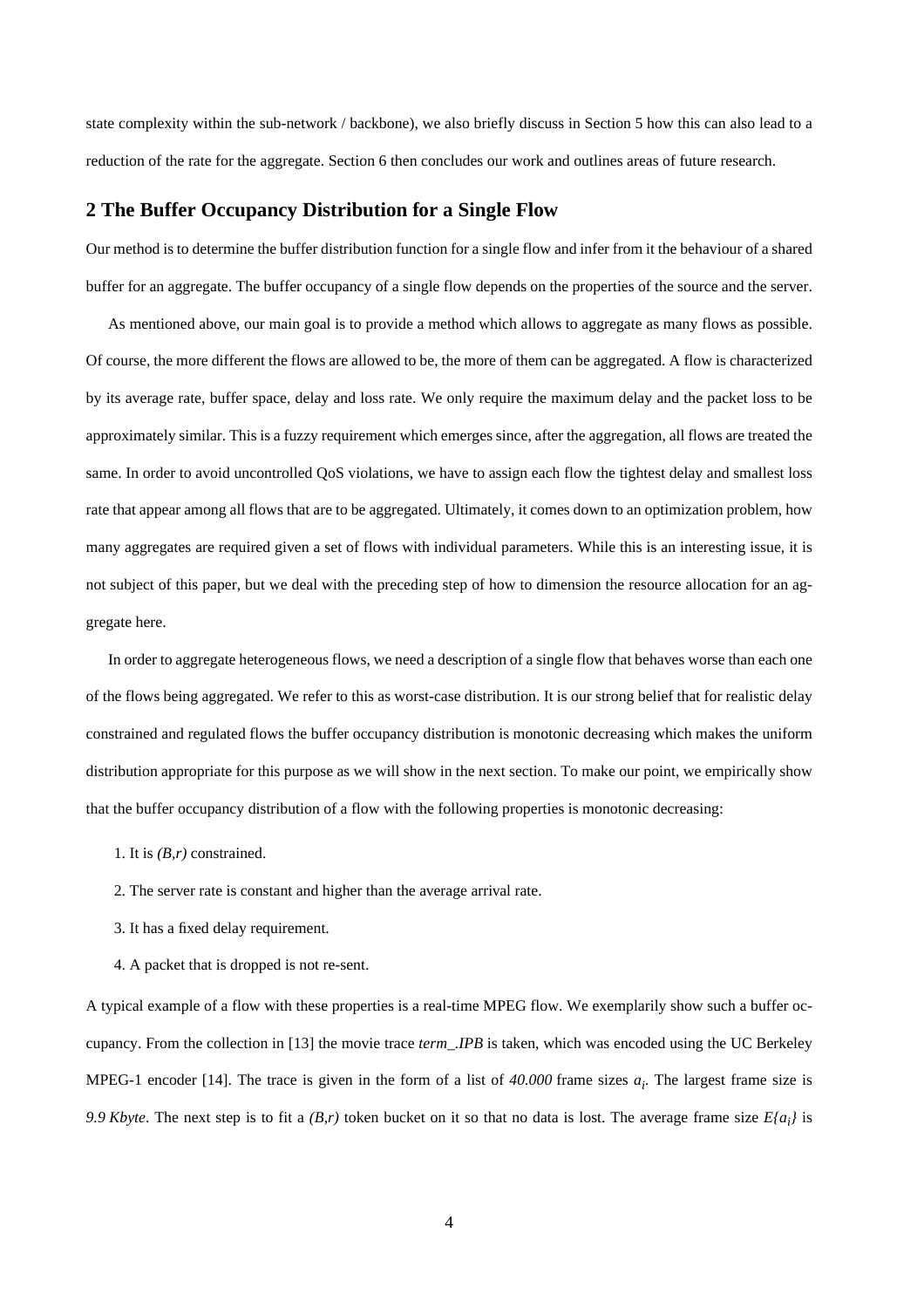<span id="page-4-0"></span>1.36 Kbyte. The minimum service rate is *E{ai }/*∆*t*, where ∆*t* is 40 ms, the time between two frames. With *25* frames per second, the minimum average service rate is

$$
R_{min} = \frac{25E\{A_i\}}{\sec} = 34 \frac{\text{Kbyte}}{\sec} \tag{Eq. 1}
$$

Simulations show that using this service rate requires a buffer of size *1100 Kbyte* in a lossless system, which causes a worst-case delay of

$$
d = \frac{B}{R} = \frac{1100 \text{ Kbyte}}{34 \text{ Kbyte/sec}} = 32 \text{ sec}
$$
 (Eq. 2)

This, of course, is not acceptable and we will target a delay *d* of less than *100 ms*.

Next we fit a token bucket to the flow. There are many techniques to determine the parameters for a token bucket [15]. We do not go into detail here, but instead use a simple algorithm. In accordance with the form of the trace, we model the buffer as a discrete process where

$$
b(k) = b(k-1) + a(k) - r(k)
$$
 (Eq. 3)

 $b(k)$  is the current buffer occupancy,  $a(k)$  is the frame size and  $c(k)$  is the server rate per frame. Incorporating that it is bounded by  $\theta$  and  $B_{max}$  it becomes

$$
\underline{b}(k) = \max\{0, \min\{B_{\max}, b(k-1) + \underline{a}(k) - \underline{r}(k)\}\}\tag{Eq. 4}
$$

Now we have to determine feasible values for *B* and *r*. Recall the relationship between buffer size, server rate and maximum delay.

$$
r = \frac{B}{d} \tag{Eq. 5}
$$

The buffer occupancy is calculated as follows. We set the buffer size to  $B = max\{a_i\}$  and fix the delay  $d = 96$  ms, which is equivalent to *2.4* ∆*t*. This leads to a rate of *104 Kbyte/s*. The buffer variable is initially set to *0* and then iteratively calculated with Eq. 4. The resulting buffer is shown in Figure 1.

In Figure 2 the empirical buffer occupancy density function in form of a histogram with 25 bins is depicted. Note that the first bin is left out of the plot. This is because the probability that the buffer is empty is *0.95*, which would ruin the scale. The movie traces *movie2.IPB* and *simpsons.IPB* from the same library are included as well.

As can be seen, apart from a few statistical fluctuations the functions are rapidly decreasing. Note that the ordinate is scaled logarithmically. Figures 3 and 4 are analogous with *d = 80 ms*.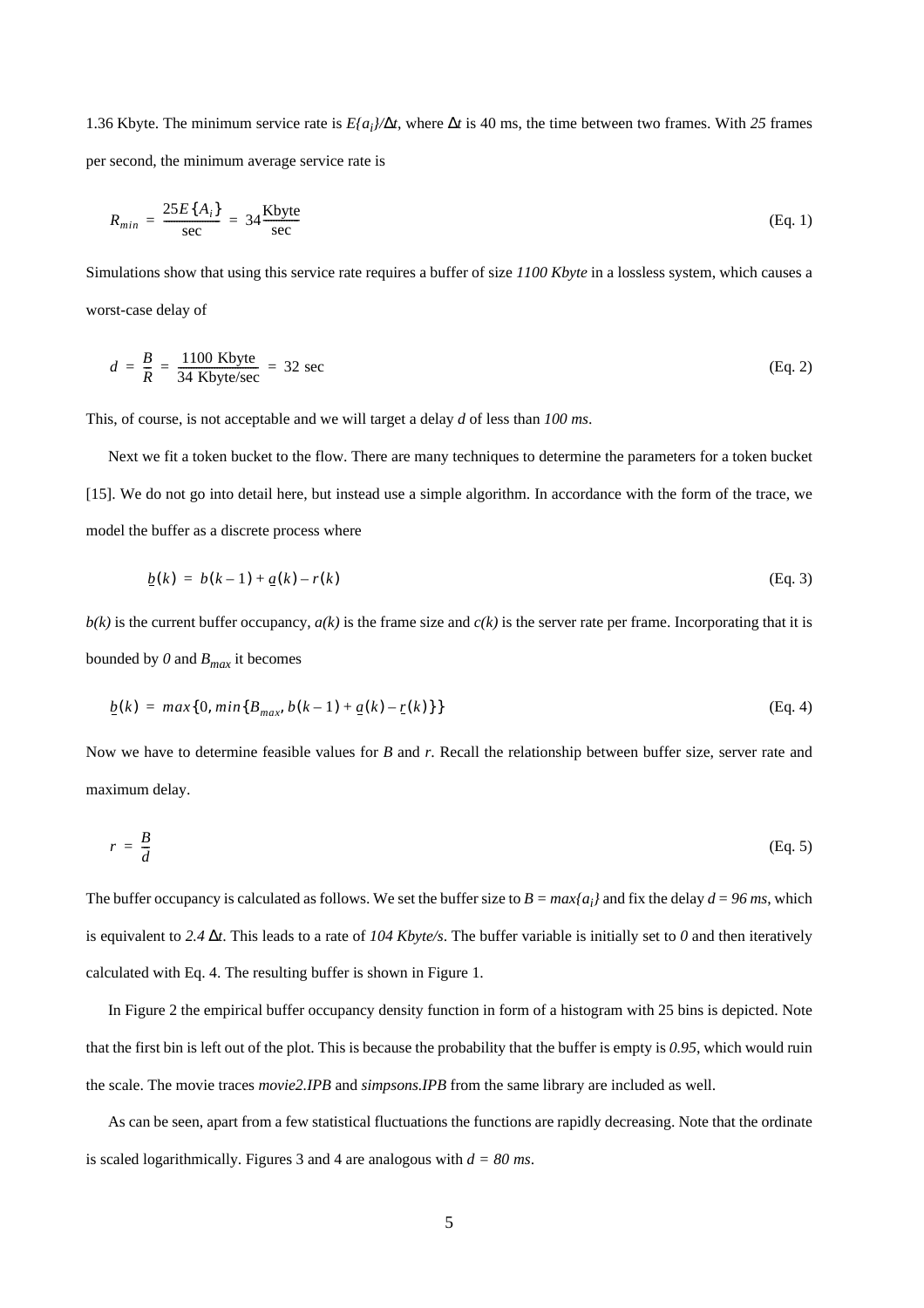

80 ms.

Here, it can also be seen that the increased rate causes the density function to decrease faster. In this particular trace, the buffer never fills beyond half. This implies that rate and buffer could be optimized but that is not subject of this paper.

Our objective of this section has been to show that for realistic real-time flows, the buffer occupancy density function is monotonic decreasing. We have shown it for a particular case of an MPEG trace. It seems intuitive that this is the case for any flow where the server rate is considerably higher than the arrival rate. If the flow is self-similar, we notice that there are long stretches which have a rate higher than the average rate. To ensure a decent real-time transmission, the server rate has to be much higher than the average rate, which results in the buffer being rather empty most of the time.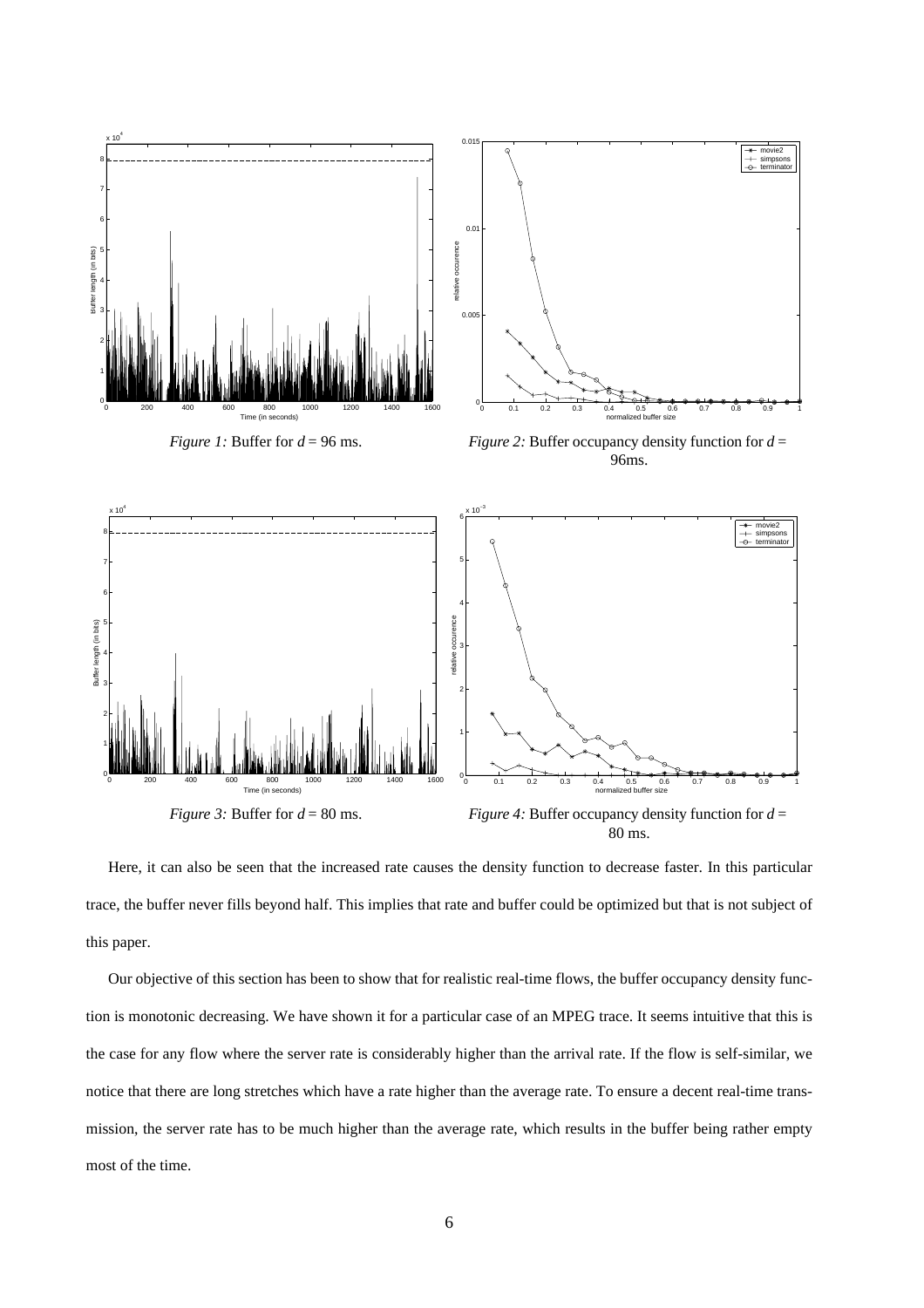## <span id="page-6-0"></span>**3 Worst-Case Buffer Occupancy Distribution**

In this section we will prove that to assume uniform distribution is always more *pessimistic* than any one that is monotonic decreasing. A distribution that is more pessimistic than the actual one allows us to aggregate a large number of heterogeneous flows without worrying about the parameters of the individual distributions.

Let  $f_{x,1}(x)$  and  $f_{x,2}(x)$  be two different density functions for the buffer occupancy. The distribution function that the buffer is filled with *B* or less units, i.e. that  $P(\underline{X} < B)$ , is then given by

$$
F_{\underline{X},i}(x) = \begin{cases} 0 & \text{for } x \le 0 \\ \int_0^x f_{\underline{X},i}(y)dy & \text{for } 0 < x < B_{max} \\ 1 & \text{for } x \ge B_{max} \end{cases}
$$
 (Eq. 6)

for  $i = 1,2$ ; and with  $B_{max}$  being the maximum buffer size.

**Definition** 1: A buffer occupancy distribution  $F_{x,l}(x)$  is more *pessimistic* than  $F_{x,2}(x)$ , if the probability that the buffer overflows given  $F_{x1}(x)$  is always greater or equal than given  $F_{x2}(x)$ , i.e., when

$$
1 - F_{\underline{X}, 1}(x) \ge 1 - F_{\underline{X}, 2}(x) \qquad \text{for all } x \tag{Eq. 7}
$$

In the previous section, we argued that realistic buffer occupancies of real-time flows are monotonic decreasing.

**Theorem 1:** The uniform distribution is always more pessimistic than a distribution with a monotonic decreasing density function.

**Proof:** Let *u* be the sequence denoting the discrete uniform density function

$$
u_k = \frac{1}{N} \qquad \text{for } 0 \le k \le N - 1 \tag{Eq. 8}
$$

The discrete distribution is then given by

$$
U_k = \begin{cases} 0 & \text{for } i < 0 \\ \sum_{i=0}^k u_i = \frac{k+1}{N} & \text{for } 0 \le i \le N-1 \\ 1 & \text{for } i > N-1 \end{cases}
$$
 (Eq. 9)

A discrete distribution with a monotonic decreasing density function is defined as follows. Let  $x_k$ , with  $k = 0, 1, \ldots, N-$ *1* be a sequence where for all *k* it applies that  $x_k \ge x_{k+1}$ .

In order to be a valid density function, we have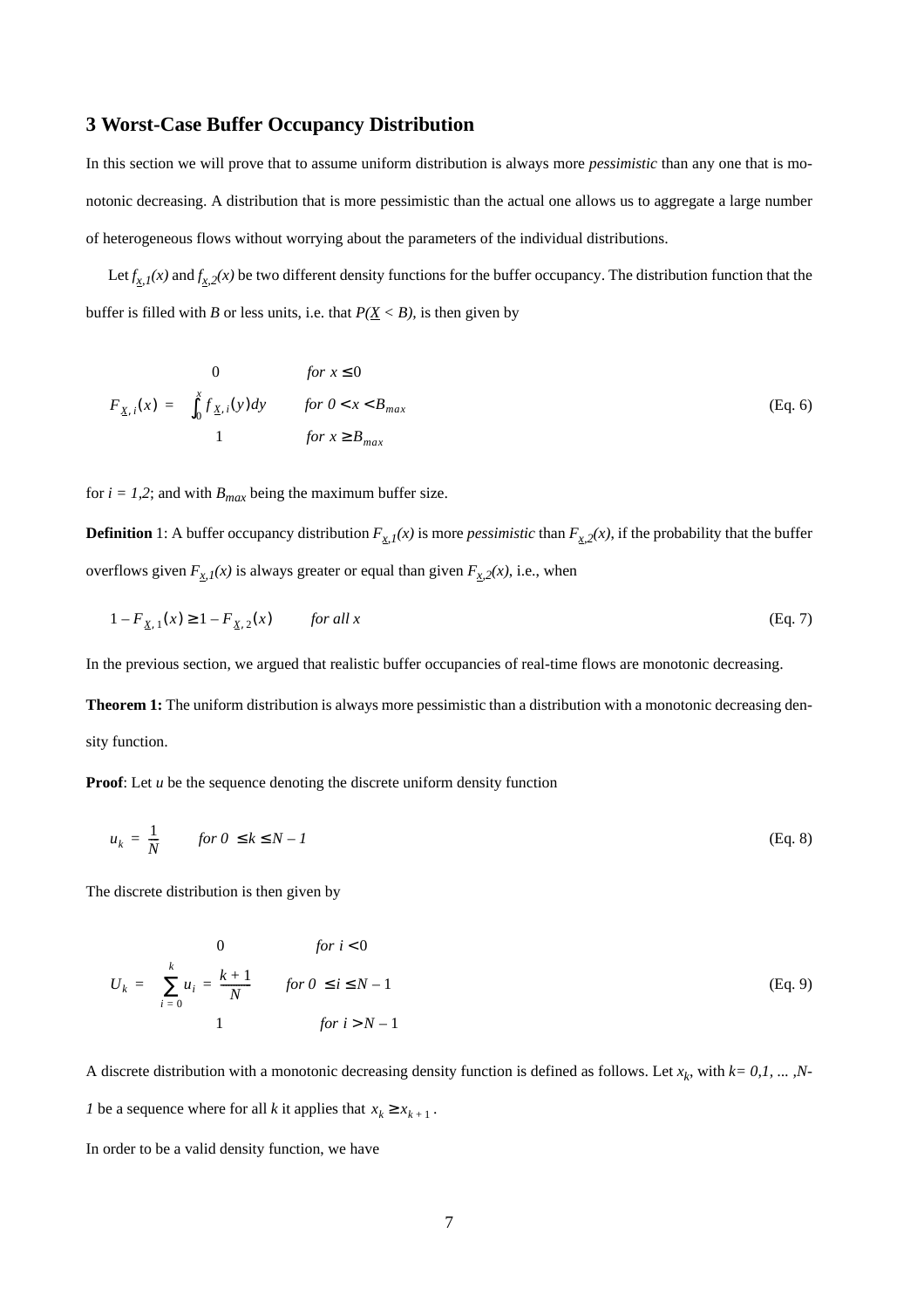$$
\sum_{i=0}^{N-1} x_i = 1 \tag{Eq. 10}
$$

The distribution is then given by  $X_k = \sum_i x_i$ *i* = 0 *k* = ∑

Now we show that  $U_k$  is more pessimistic than  $X_k$ . In that case, according to Eq. 7,

$$
1 - U_k \ge 1 - X_k \qquad \text{for all } k \tag{Eq. 11}
$$

which becomes

$$
\sum_{i=0}^{k} x_i \ge \frac{k+1}{N} \tag{Eq. 12}
$$

This we will prove by contradiction. Let us first look at the first points,  $X_0$  and  $U_0$ .

$$
U_0 = \frac{1}{N} \tag{Eq. 13}
$$

Now let us assume that

$$
X_0 = \frac{1}{N} - \varepsilon < \frac{1}{N} \tag{Eq. 14}
$$

where  $\epsilon > 0$ . Since  $x_k \ge x_{k+1}$ , in this case the sum over all *x* is upper bounded by

$$
\sum_{i=0}^{k} x_i \le Nx_0 = N\left(\frac{1}{N} - \varepsilon\right) = 1 - N\varepsilon
$$
 (Eq. 15)

which clearly is a contradiction to Eq. 10. This line of argument can be extended to the first *M* points. Let

$$
\sum_{i=0}^{M} x_i = \frac{M+1}{N} - \varepsilon < \frac{M+1}{N} \tag{Eq. 16}
$$

Analogous to the case above

$$
\sum_{i=0}^{N-1} x_i < \frac{N}{M+1} \left( \frac{M+1}{N} - \varepsilon \right) = 1 - \frac{N\varepsilon}{M+1} \tag{Eq. 17}
$$

which again contradicts Eq. 10.

Thus it was shown that the uniform distribution is always more pessimistic than a distribution obtained from a monotonic decreasing density function.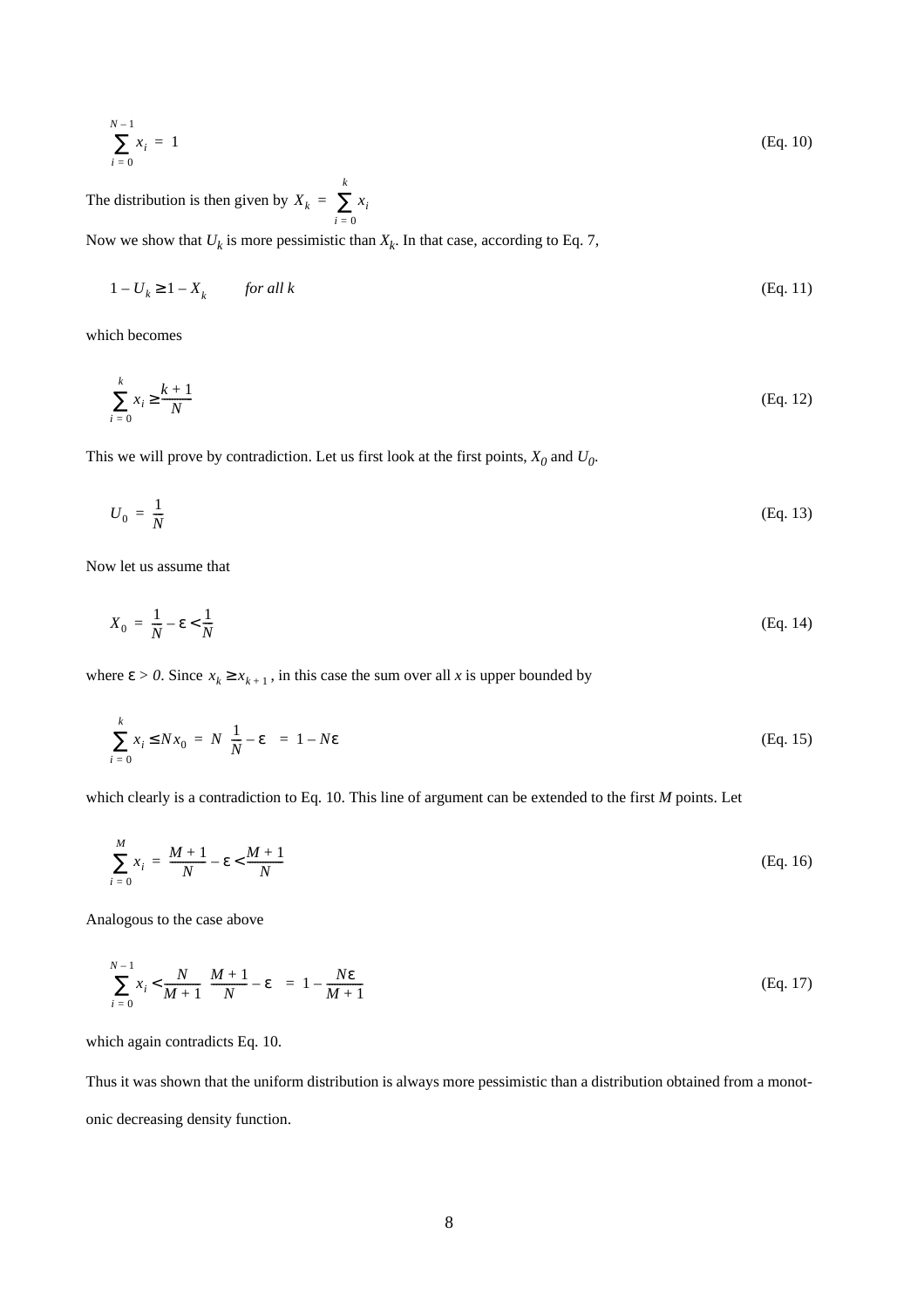## <span id="page-8-0"></span>**4 Efficiently Dimensioning the Aggregate's Buffer via a Chernoff Bound**

In this section, we present how we exploit the single flow buffer occupancy distribution to dimension the aggregate's buffer efficiently by applying a Chernoff bound on the sum of the individual flow's buffer occupancy distribution. In our scheme, we substitute the actual buffer occupancy distribution by the uniform distribution as an upper bound which gives us two advantages. First, it allows to aggregate a large number of heterogeneous flows irrespective of the different shapes of their actual buffer occupancy distribution and second, the simple form of the uniform distribution makes its analytical as well as numerical treatment much more practical.

Let *G* be a set *{g1, g2, ..., gn}* of *(B,r)*-shaped flows. The flows are heterogeneous, i.e. each flow *g*<sup>i</sup> has a different burst size  $B_i$  and rate  $r_i$ . Here, we discuss the aggregation of such flows with statistical guarantees. Aggregating deterministically, we would need a buffer of the size

$$
B_D = \sum_{i=1}^{n} B_i \tag{Eq. 18}
$$

According to [16], a loss probability in the magnitude of  $10^{-4}$  to  $10^{-9}$  is targeted. If all flows act independently\*, it becomes unlikely that they will burst at the same time. From the derivation of the Chernoff bound [17] we take the following equation. For any random variable  $\underline{Y}$  with the density function  $f_y(y)$ 

$$
P(\underline{Y} \ge y) \le e^{-\nu y} M_y(\nu) \tag{Eq. 19}
$$

 $M_y(v)$  is the characteristic function of  $f_y(y)$ .

$$
M_{y}(v) = \int_{-\infty}^{\infty} e^{vw} f_{\underline{Y}}(w) dw
$$
 (Eq. 20)

Recall that the density of a sum of random variables corresponds to the convolution of their density functions. Further, the convolution of two functions in the time domain corresponds to their multiplication in the frequency domain. We now define the random variable  $\underline{Y}$  as the sum of the instantaneous buffer occupancies.

$$
\underline{Y} = \sum_{i}^{n} \underline{b}_{i} \tag{Eq. 21}
$$

Therefore, the density function of  $\underline{Y}$  is the convolution of all density functions  $\underline{b}_i$ . The characteristic function  $M_{\underline{y}}(v)$  is then the product of the characteristic functions of the individual buffer occupancies.

$$
M_{\underline{y}}(v) = \prod_{i}^{n} M_{\underline{b}_i}(v) \tag{Eq. 22}
$$

<sup>\*</sup> Even though this assumption may be arguable, it is made in all relevant approaches to statistical multiplexing known to us.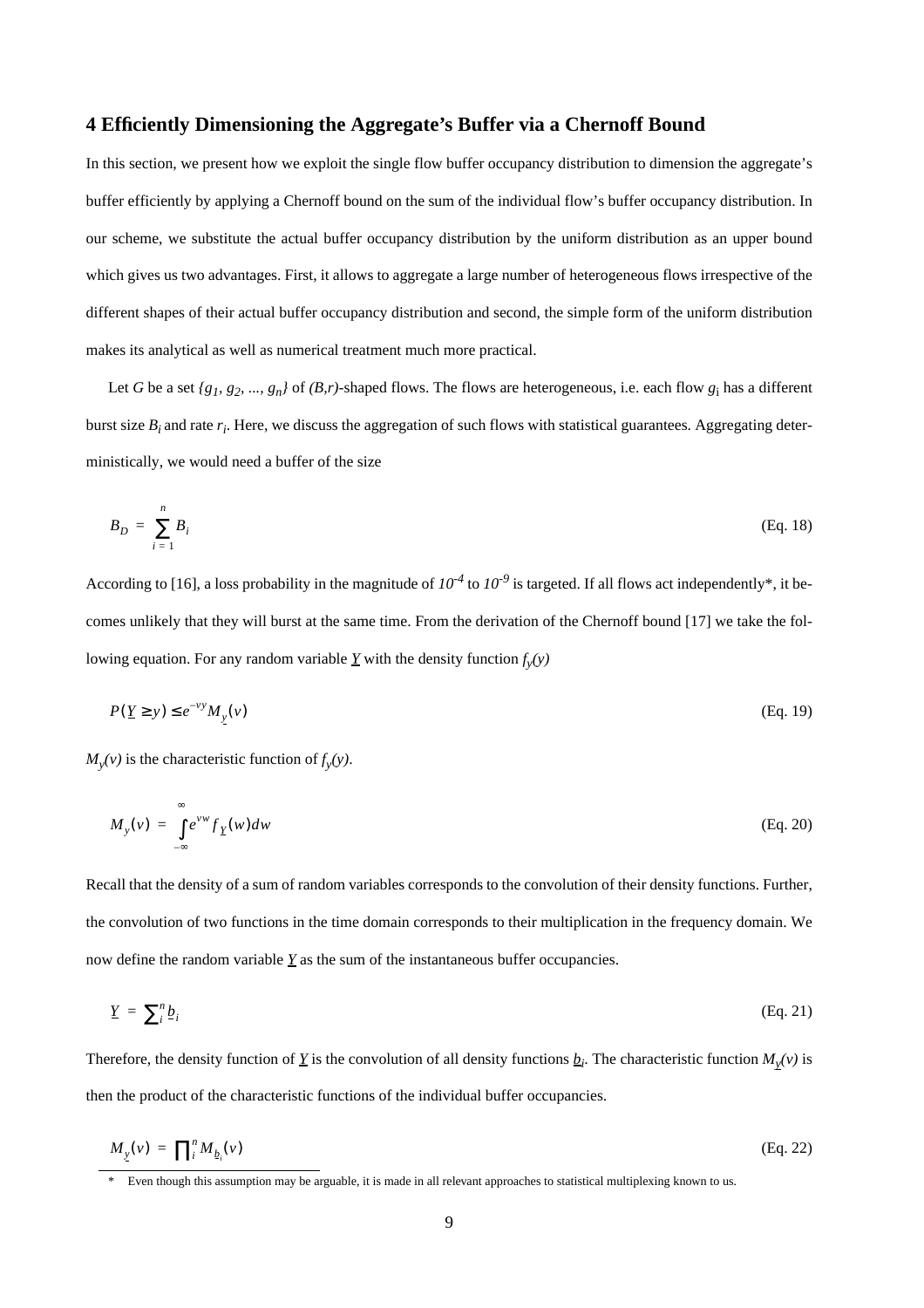Hence, the overflow probability of an aggregated buffer  $B_s$  is bounded by

$$
P(\underline{Y} \geq B_s) \leq e^{-\nu B_s} \prod_i^n M_{\underline{b}_i}(\nu) \tag{Eq. 23}
$$

Since this bound holds for all  $v \ge 0$ , the tightest bound is

$$
P(Y \geq B_s) = \inf_{V} \left\{ e^{-vB_s} \prod_i^n M_{b_i}(v) \right\} \tag{Eq. 24}
$$

For the individual flow we have to assume the worst case, which is that in the event of a loss the entire buffer of the flow is lost. Adding an additional layer of statistics to find a relationship between the aggregate's loss probability and individual loss probability is subject to further research.

In Figure 5, we show a numerical example for resource usage. The abscissa denotes the number of flows and the ordinate denotes the relative buffer size compared to a buffer of size *1*, which is the deterministic case. I.e., this graph shows, how large the buffer needs to be to ensure the given loss probability for a given number of flows. Eq. 24 is solved for  $B_S$ , which obviously can only be done numerically. By toggling the abscissa and ordinate, i.e., solving Eq. 24 for *n*, we obtain an admission control graph: how many flows can be allowed given the loss probability and the buffer size.



*Figure 5:* Numerical example.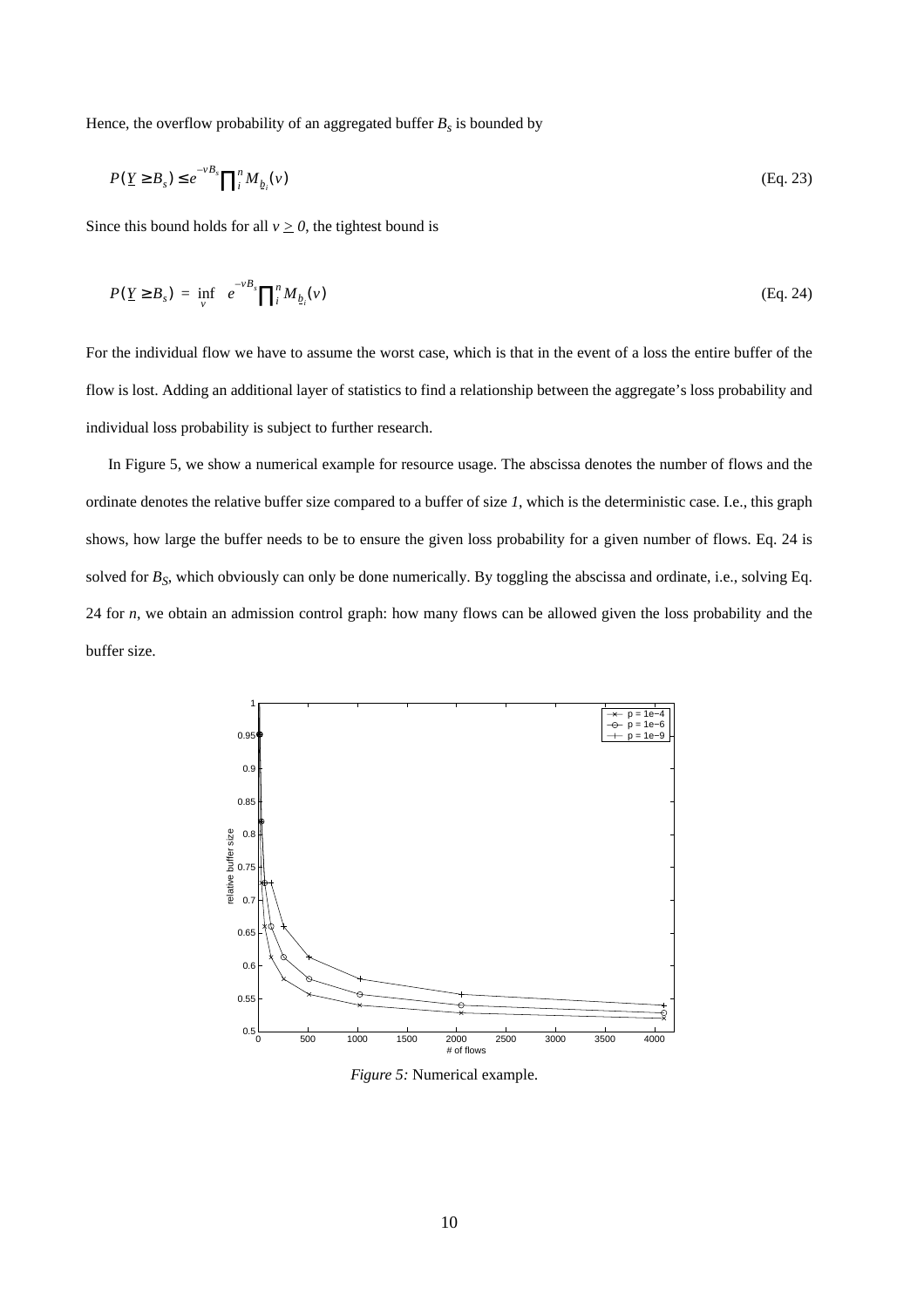## <span id="page-10-0"></span>**5 Dimensioning the Aggregate's Rate**

In this section, we briefly discuss the dimensioning of the rate with which the aggregate has to be served. Again we first consider deterministic aggregation. Recall that we allow heterogeneous flows, i.e., flows with different delays, to be aggregated. Since the flows are not handled individually after the aggregation, we must assume each flow to have the minimum delay of all flows and assign it the according rate. With Eqs. 5 an[d 1](#page-4-0)8, t[his](#page-8-0) is

$$
r_D = \frac{B_D}{\min_i \{d_i\}} \tag{Eq. 25}
$$

This rate is larger than the sum of all rates.

$$
r_D - \sum_{i=1}^{n} r_i = \sum_{i=1}^{n} B_i \left( \frac{1}{\min_{j} \{d_j\}} - \frac{1}{d_i} \right)
$$
 (Eq. 26)

This waste of bandwidth is unavoidable if the aggregate is strictly to be treated as one flow. But applying Eq. [5](#page-4-0) after the aggregation, we find that the minimum delay is

$$
d_S = \frac{B_S}{r_D} = \frac{B_S}{B_D} \min_{i} \{d_i\} \le \min_{i} \{d_i\}
$$
 (Eq. 27)

This result, which states that the delay is always better than required, implies an avoidable waste of resources. Intuitively, it seems that this can be solved by just reducing the rate so that the desired delay is obtained. But it has to be ensured that it is at least the sum of the initial rates, i.e., that not more is taken away than what was added.

$$
r_S = \max \left\{ \frac{B_S}{\min_i \{d_i\}}, \sum_{i=1}^n r_i \right\} = \max \left\{ r_D - \left( \frac{B_D - B_S}{\min_i \{d_i\}}, \sum_{i=1}^n r_i \right\} \tag{Eq. 28}
$$

It is not clear whether this step is allowed. It is an issue that so far has not come up as it only appears when aggregating flows with heterogeneous delays and requires further research.

### **6 Conclusion and Outlook**

In this paper we showed a method to aggregate data flows with statistical guarantees while putting the emphasis on reducing the control complexity. We introduced the concept of a worst-case distribution which is a property that allows many heterogeneous flows to be aggregated. The uniform distribution can be used as a worst-case distribution if the buffer occupancy density function is monotonic decreasing. We believe that this is the case for all *(B,r)*-shaped real-time flows, but could not generally prove it due to the vast amount of degrees of freedom in the model. We then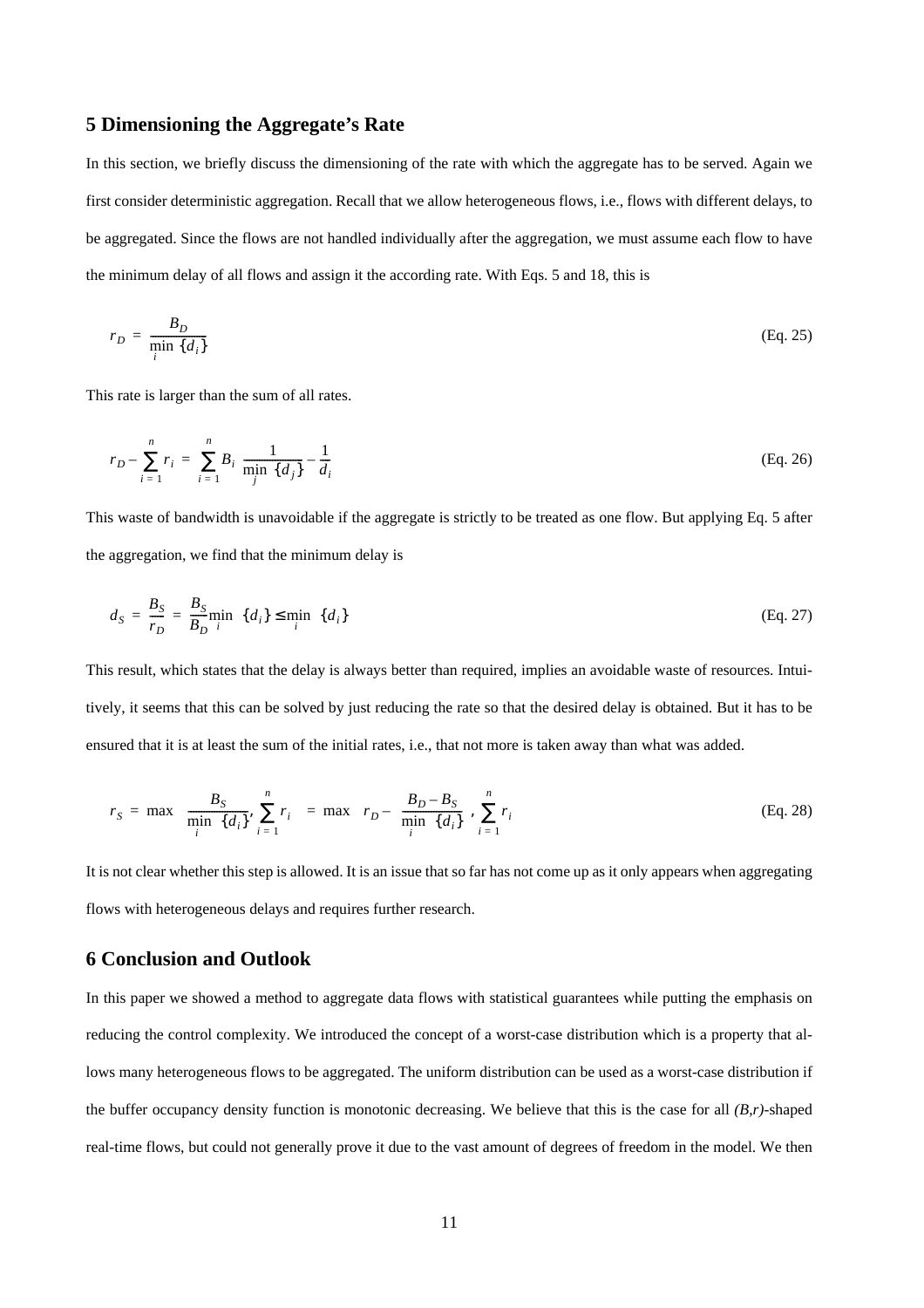pointed out how some resources, namely buffer space, can be saved by applying large deviation statistics. This uncovered the question what the required server rate is, which is subject to further research.

Several more issues which are subject to further research were revealed during this project. It is not optimal to treat all flows like the one with the tightest delay bound when aggregating heterogeneous flows. The relationship between the aggregate and individual loss probability has not yet been addressed. Finally, the complexity and applicability of the method introduced in this paper have to be studied in more detail.

# **References**

- [1] J. Liebeherr, S. Patek, and E. Yilmaz. Tradeoffs in Designing Networks with End-To-End Statistical QoS Guarantees. In *Eigth International Workshop on Quality of Service (IWQOS)*, pages 221–230, 2000.
- [2] J. Schmitt, M. Karsten, and R. Steinmetz. On the Aggregation of Deterministic Service Flows. *Computer Communications*, 24(1):2–18, January 2001.
- [3] E. Knightly and N. Shroff. Admission Control for Statistical QoS: Theory and Practice. *IEEE Network*, 13:20– 29, March/April 1999.
- [4] D. Ferrari and D. Verma. A Scheme for Real-Time Channel Establishment Wide-Area Networks. *IEEE JSAC*, 8:368–379, April 1990.
- [5] T. Lee, K. Lai, and S. Duann. Design of a Real-Time Call Admission Controller for ATM Networks. *IEEE/ACM Transactions on Networking*, 4:758–765, October 1996.
- [6] C. Courcobetis and R. Weber. Effective Bandwidths for Stationary Sources. *Probability in Engineering and Information Science*, 9(2):285–294, 1995.
- [7] A. Elwalid and D. Mitra. Effective Bandwidth of General Markovian Traffic Sources and Admission Control of High Speed Networks. *IEEE/ACM Transactions on Networking*, 1:329–343, June 1993.
- [8] R. Guerin, A. Ahmadi, and M. Nagshineh. Equivalent Capacity and its Applications to Bandwidth Allocation in High Speed Networks. *IEEE JSAC*, 9:961–981, September 1991.
- [9] G. Kesidis, J. Walrand, and C. Chang. Effective Bandwidths for Multiclass Markov Fluids and other ATM Sources. *IEEE/ACM Transactions on Networking*, 1:424–428, August 1993.
- [10] N. Shroff and M. Schwartz. Improved Loss Calculations at an ATM Multiplexer. *IEEE/ACM Transactions on Networking*, 6:411–422, August 1998.